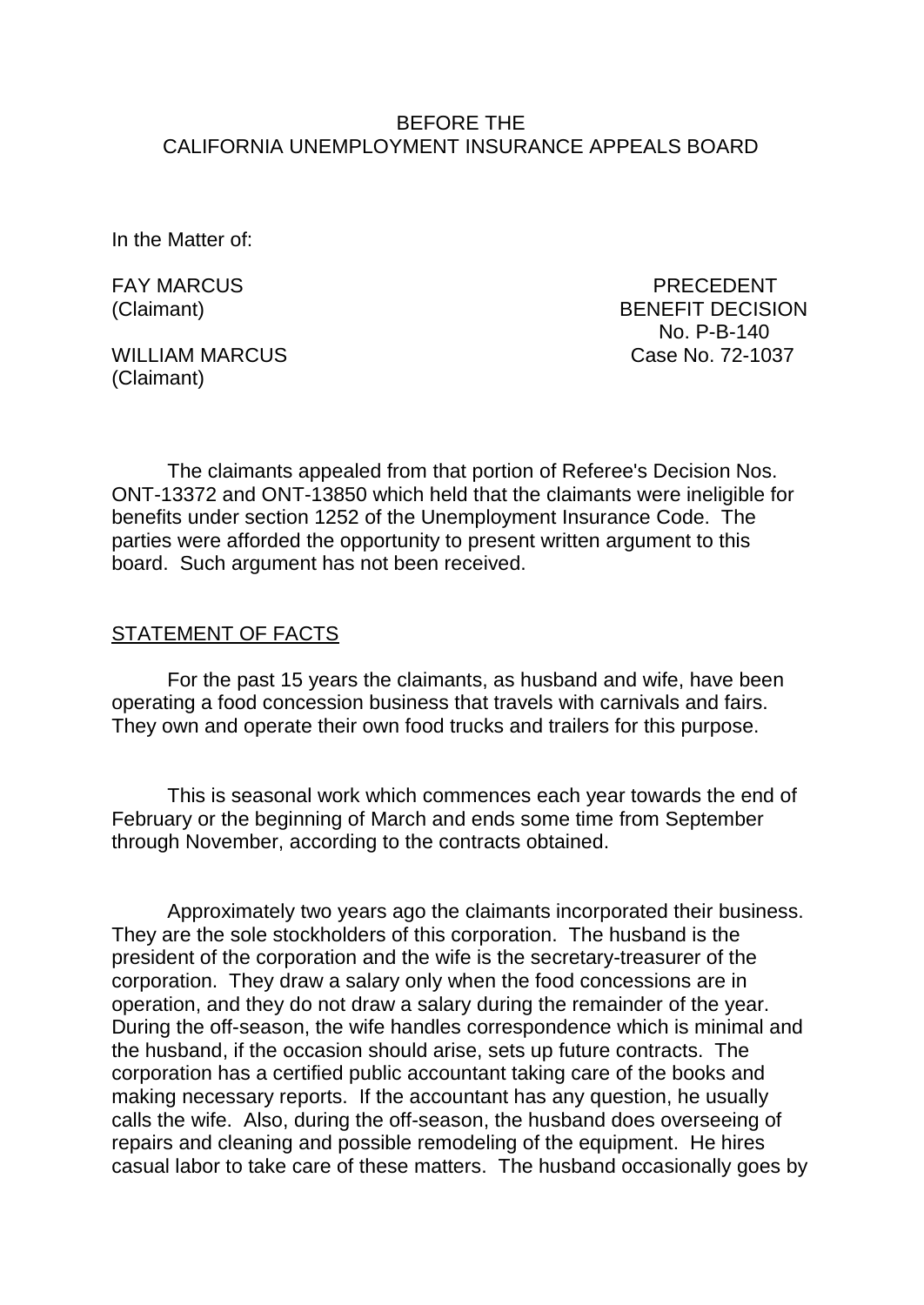the trucks and trailers, which are parked in a lot that he leases during the off-season, to see that they are not broken into. The landlord of this property also occasionally goes by the property and reports to the husband if any of the trucks or trailers have been broken into.

In the past 15 years that the claimants have been in this business, and more specifically in the last ten years thereof, they have never worked at another occupation during the off-season.

# REASONS FOR DECISION

Under section 1252 of the code an individual is unemployed in any week during which he performs no services and with respect to which no wages are payable to him, or in any week of less than full-time work if the wages payable to him with respect to that week are less than his weekly benefit amount.

In the present case the claimants control their employment. It is their decision to stop their salaries as corporate officers during the off-season. They alone determine when they will or will not work; how much they will be paid for such work; and, when and for what periods the payments will be made. Though they may engage in little or no activity on behalf of the corporation during the off-season, in their capacity as corporate officers they must be prepared at all times to take appropriate action when the affairs of the corporation so require. In fact, they are in service of the corporation as its officers during the entire calendar year. Although they receive no salary for such service during the off-season, it was their choice to be paid only during the fair and carnival season.

Factual situations similar to the instant case have been considered by courts in Utah and New York. These decisions hold that the mere discontinuance of work during the off-season or when there is no business activity by a corporate officer who retains control over the corporation and his salary, does not result in the officer being unemployed. (Child v. Board of Review of Industrial Commission (1958), 8 Utah 2d 239, 332 P. 2d 928; Matter of D'Angalo (1960), 11 A.D. 2d 825, 202 N.Y.S. 2d 817; Matter of Lodico (1960), 11 A.D. 2d 873, 203 N.Y.S. 2d 492; Matter of Marvin (1965), 24 A.D. 2d 924, 264 N.Y.S. 2d 665)